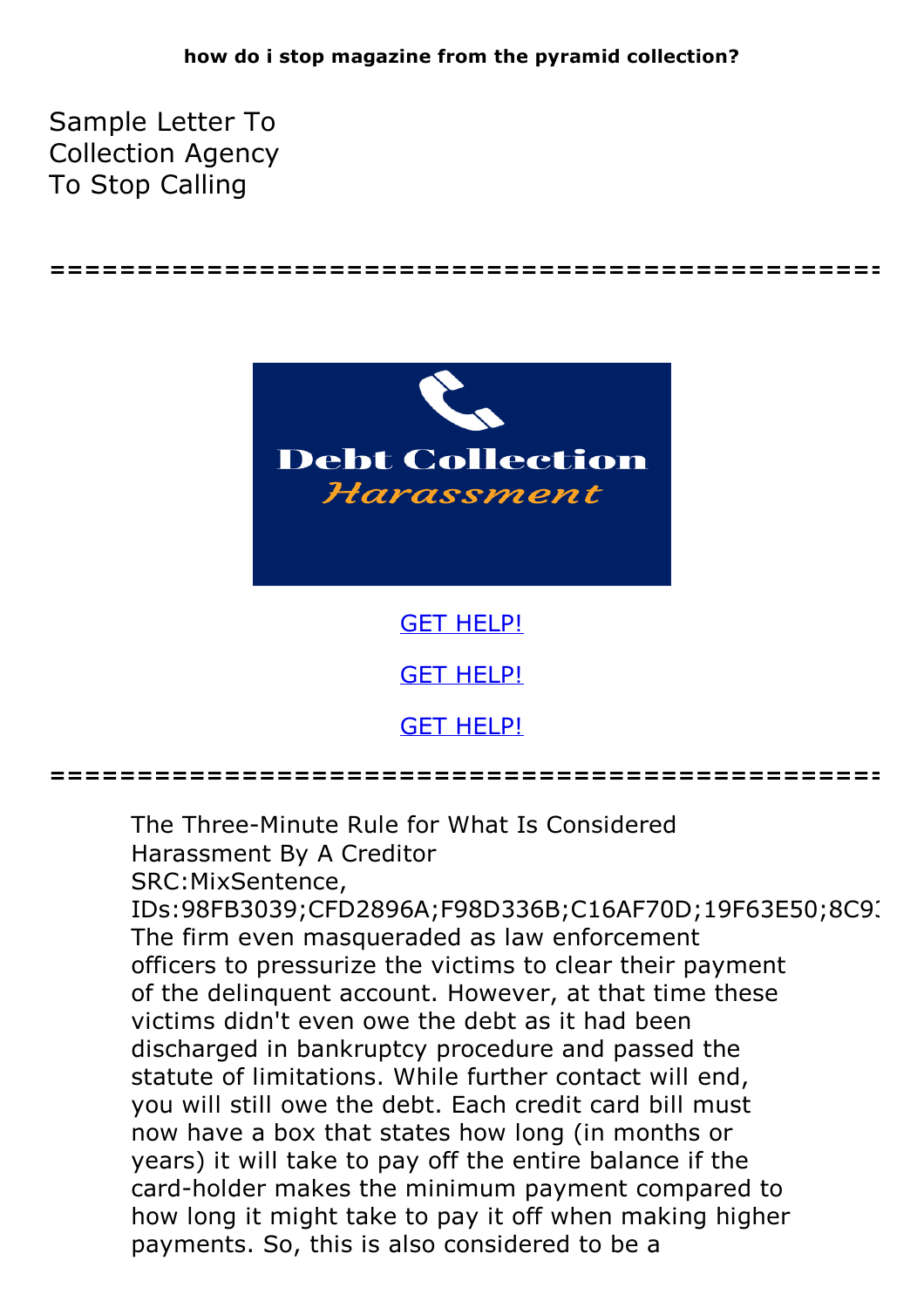threatening tactic as the susceptible debtors might think that if they are unable to make the payment it might lead to some legal action. According to the FDCPA, the debt collectors are forbidden from illegal collection practices, using abusive language, threatening calls to the debtors and so on. If you decide to go this route, the CFPB recommends that borrowers try to negotiate their debts themselves before hiring a debt settlement agency. Often, just mentioning the CFPB or federal legislation such as the FDCPA will tell the debt collector you know your rights. In Dworkin v. First National Bank of Fairbanks57 we considered whether an action to foreclose a mortgage was governed by a ten-year statute of limitations for actions to enforce real property liens or instead by the six-year statute of limitations for actions to collect the underlying debt. This agency even tried to collect payments after the passing of the statute of limitations or overstated the amount owed on the actual debt. A consumer collection agency, or debt collector, is any person who regularly collects debts owed to others. Consumers can do this by becoming an authorized user on a family member's or friend's existing credit account, provided that the person already has an excellent payment history. If this can be true, then you could demand <sup>a</sup> cancellation from the loan. Along with the federal Fair Debt Collection Practices Act (FDCPA) guidelines, the Truth In Lending Act (TILA) require credit card interest,finance charges and total loan to be displayed on the monthly statement. If this is the case a consumer could open a credit card with a different credit union or take out a loan with a national bank. Fortunately, there is a relatively easy way to save money on credit card interest and significantly reduce credit card debt at the same time. We understand the frustration you may have when dealing with an aggressive debt collector. Don't give any of your personal information, like your Social Security number, birth date, or financial account numbers to anyone unless you know who you're dealing with. "I don't know who you are, Andrew," Tucker said. If you think you don't owe some - or all - of the debt, or you just don't recognize it, send the collector a letter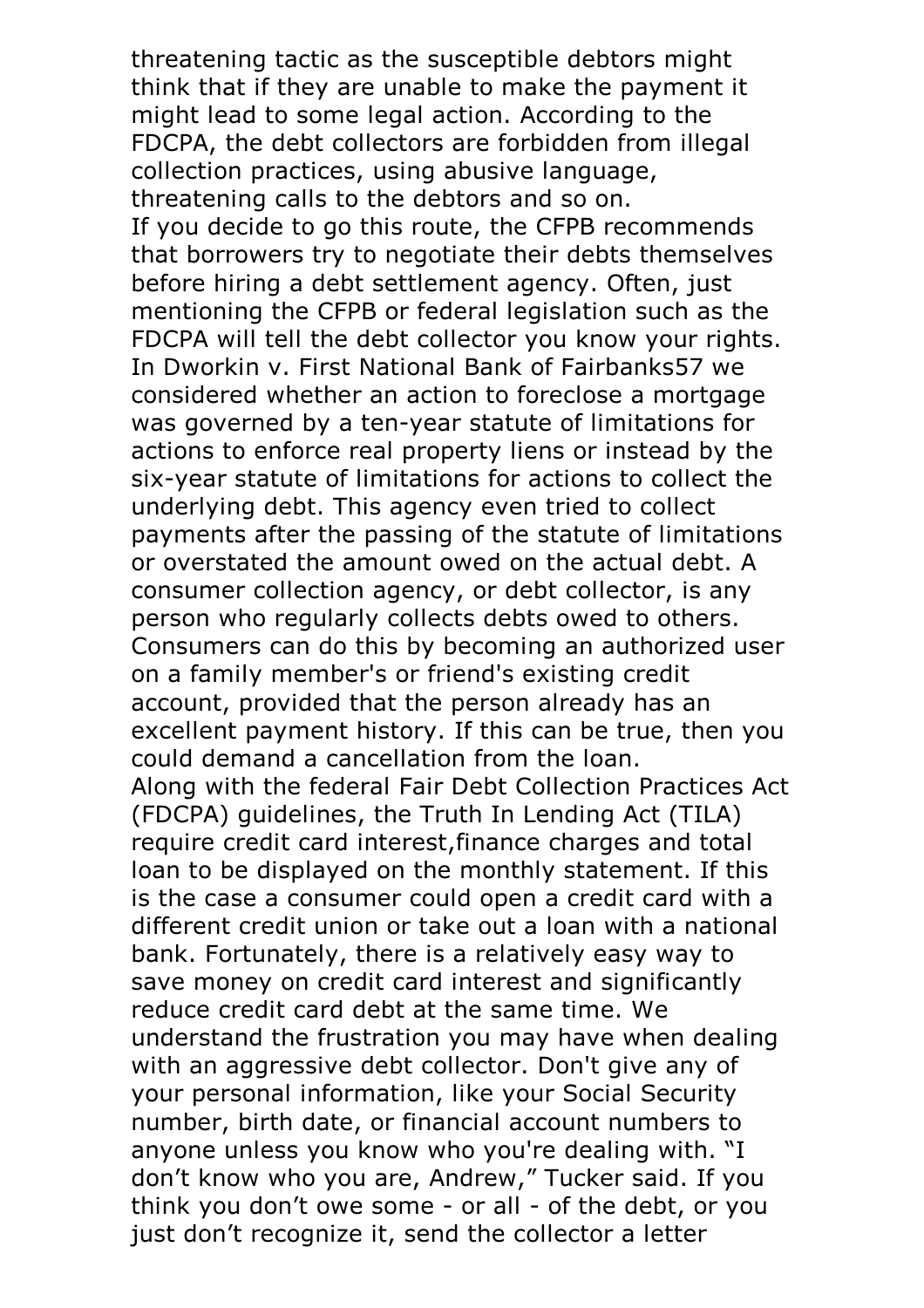disputing it. Under the Fair Debt Collection Practices Act, you have the right to send a letter, asking the collection agency to validate that the debt is indeed yours.This will automatically red flag you as an aware consumer; thus, the collection agency will be less likely to file suit for an out-of-statute debt, especially if it fails to respond to your letter. The Fair Debt Collection Practices Act (FDCPA) is

important for every consumer to understand. Fair Debt Collection Practices Act (15 U.S.C. The owner of the Legal Action Recovery, a professional debt collection firm, violated the FDCPA rule. The collection agency sent second collection notice less than 30 days after sending the first notice thus violating the FDCPA rule implemented by the Federal Trade Commission. You have to move your higher interest credit card debt to a new credit card that offers a low promotional rate typically 0% for the first year. It says paid off." If you paid the debt but didn't keep the receipt, go to your bank and get a copy of the check you used to pay it.<br>The firm threatened the debtors to pay off debt. These debt collectors pass judgment on those they harass, and feel that the end justifies the means. Worse, your ability to negotiate a settlement will mostly disappear if it goes to judgment status. Read the full article, you will find important information.

Ten Best Practices For Fair Debt Collection Practices Act SRC:MixSentence,

IDs:7D5C4608;D164A4FF;E3B44540;4BC91E7F;6554E421;F089 Within five days after its first contact with you, a collection agency must send you a written notice of the amount you owe, the name of the business or lender to whom you owe the debt, and what to do if you believe you don't owe the money. Make a deal based on your disposable income and do not warrant an amount for which you cannot fulfill. This specific disposable income will state just how much you can pay off per creditor.<br>After that compute how much will go to specific basic household expenses and deduct them from your monthly wage to know your disposable income. I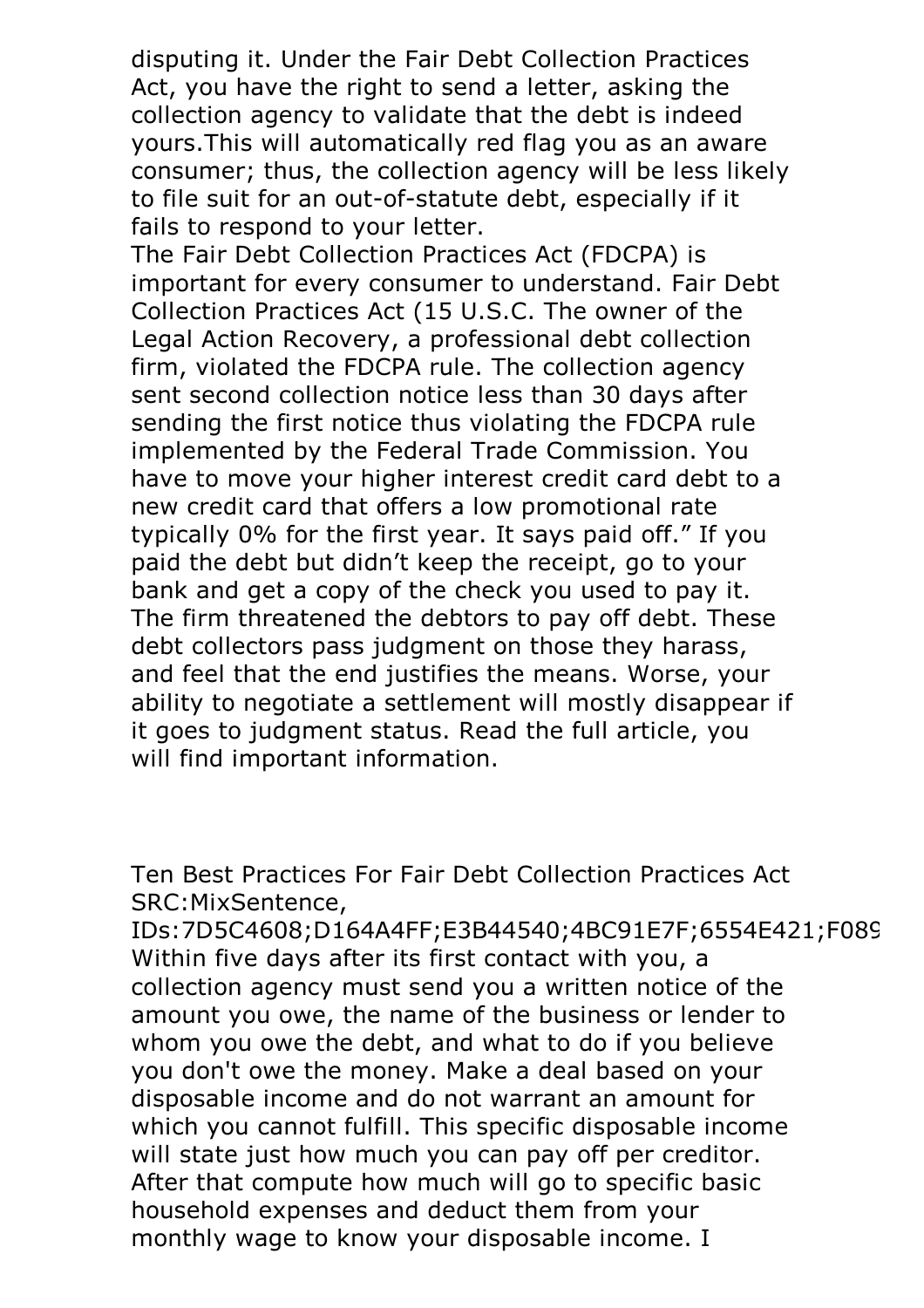explain to her that I didn't know how I was going to pay my electric that was due to be shut off the very next day. If they can't get you, as the debtor, to pay your debt, they often turn the effort over to a debt collection agency. To begin negotiating your personal debt, you need to write down first all of your debts according to settlement priority.

If you've decided to wait for the statute of limitations to expire on your debt, you can take a few steps to avoid restarting your debt's clock. I just wish he would stop calling." But if you've figured out it's a scam then maybe you can try to make their lives miserable. This has made the debtors to seek legal actions to stop the collectors from endangering their lives. The time has certainly come to seek serious actions against the cruel behavior of the debt collection agencies. For this reason, you might be able to convince the collector that it would be more cost-effective to reduce or eliminate your debt rather than to defend its actions in court. The Fair Debt Collection Practices Act prevents debt collectors from treating consumers unfairly. The agencies in Singapore are providing their services on fair debt collection practices act and they further provide the services of credit control management. Debt Collector in Singapore after providing this service has proved that they are very much concerned about their clients. The students these days take the legal helps to fight the collection harassment from debt

collector in the top court. There is however another option available which can surely help the students to postpone the entry of the collectors in their life. Beyond this there have been new regulations with regards to collection and account specific disclosures. Have you ever planned resolving financial debt problems yourself? Moreover, the act directs them to implement some measures to relieve the debtors from debt harassment. The act further never allows them to use derogatory or rude language while contacting with the debtors. Last but not the least the debt recovery coaching is also provided by the experts of these agencies in which they trained owners and experts that how to communicate while negotiation with the parties. Hiring a good attorney would be the